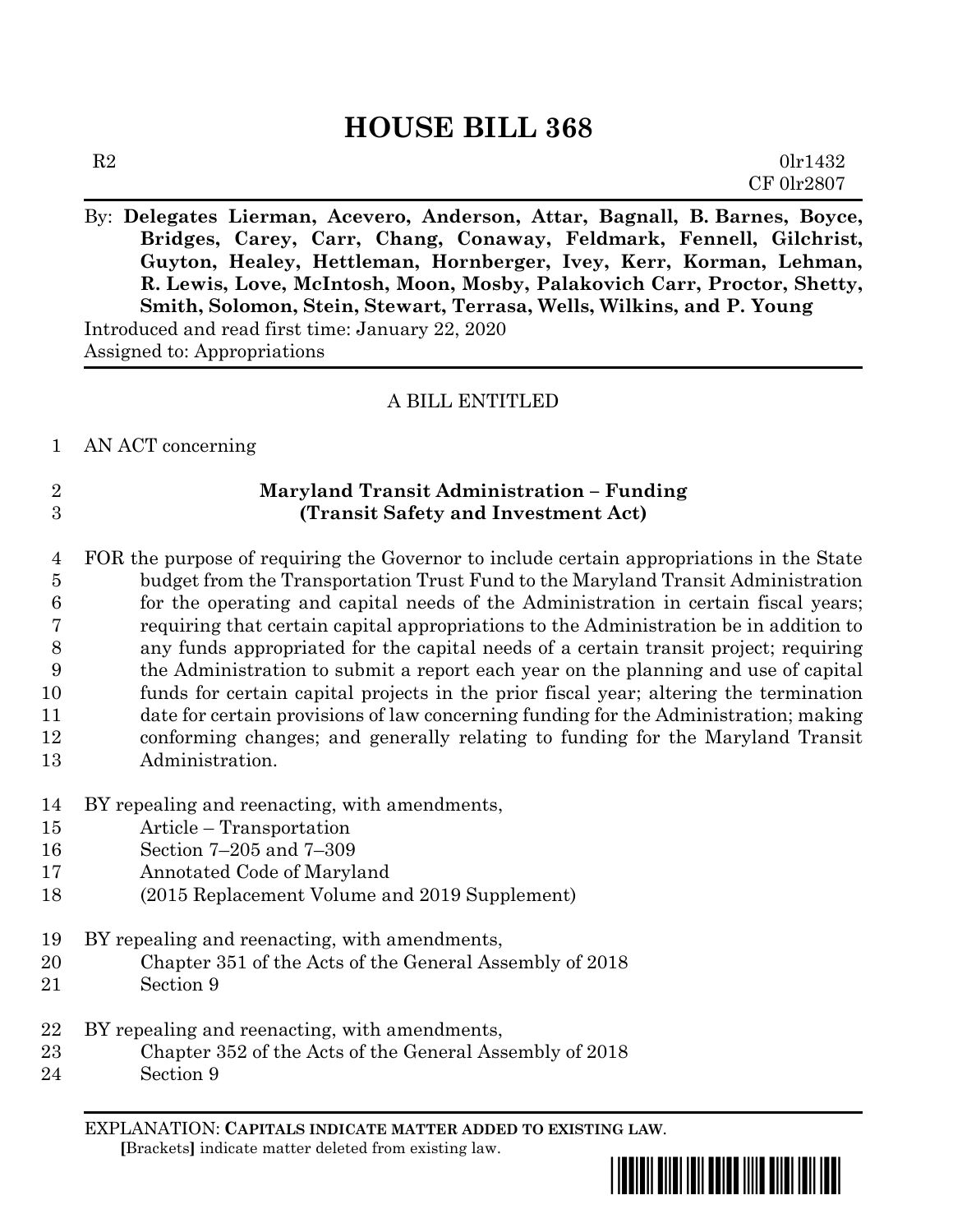#### **HOUSE BILL 368**

# 1 Preamble

 WHEREAS, Section 7–309 of the Transportation Article of the Annotated Code of Maryland requires the Maryland Transit Administration (Administration) to assess its ongoing, unconstrained capital needs; and

 WHEREAS, The Administration released the Capital Needs Inventory in July 2019, which captured and quantified the capital investment needs over a 10–year period for the assets of the following modes: (1) Local Bus, including CityLink, LocalLink, and Express BusLink; (2) Commuter Bus; (3) Maryland Area Regional Commuter trains; (4) Baltimore Metro SubwayLink; (5) Light RailLink; and (6) MobilityLink; and

 WHEREAS, These services provide nearly 320,000 rides a day for residents in Baltimore City and Anne Arundel, Baltimore, Calvert, Charles, Frederick, Harford, Howard, Montgomery, Prince George's, Queen Anne's, and St. Mary's counties; and

 WHEREAS, The Capital Needs Inventory identified that in order to provide safe, reliable transit services the Administration would need, on average, \$462 million per year in capital funding for state of good repair needs during the 10–year period identified in the report; and

 WHEREAS, In addition to its state of good repair needs, the Capital Needs Inventory identified a need of more than \$100 million per year over the same period for capital enhancement needs; and

 WHEREAS, Section 7–301.1 of the Transportation Article requires the Administration to prepare the Central Maryland Regional Transit Plan, a long–range transit plan for Maryland transit service growth in Baltimore City and Anne Arundel, Baltimore, Harford, and Howard counties; and

 WHEREAS, The Central Maryland Regional Transit Plan is to be completed by October 1, 2020, but early findings suggest that the existing public transportation system does not provide adequate service to meet existing demand; and

 WHEREAS, The Maryland Department of Transportation's draft FY 2020–2025 Consolidated Transportation Program (CTP) provides the Administration only \$326 million on average per year for the Capital Needs Inventory during this period; and

 WHEREAS, The funding levels identified in the CTP for the Administration will increase the agency's Capital Needs Inventory and delay the implementation of the Central Maryland Regional Transit Plan, including the growth of the transit system; and

 WHEREAS, Infrastructure becomes more expensive to operate and maintain if maintenance is deferred; and

WHEREAS, Emergency shutdowns, such as the 2018 shutdown of the Baltimore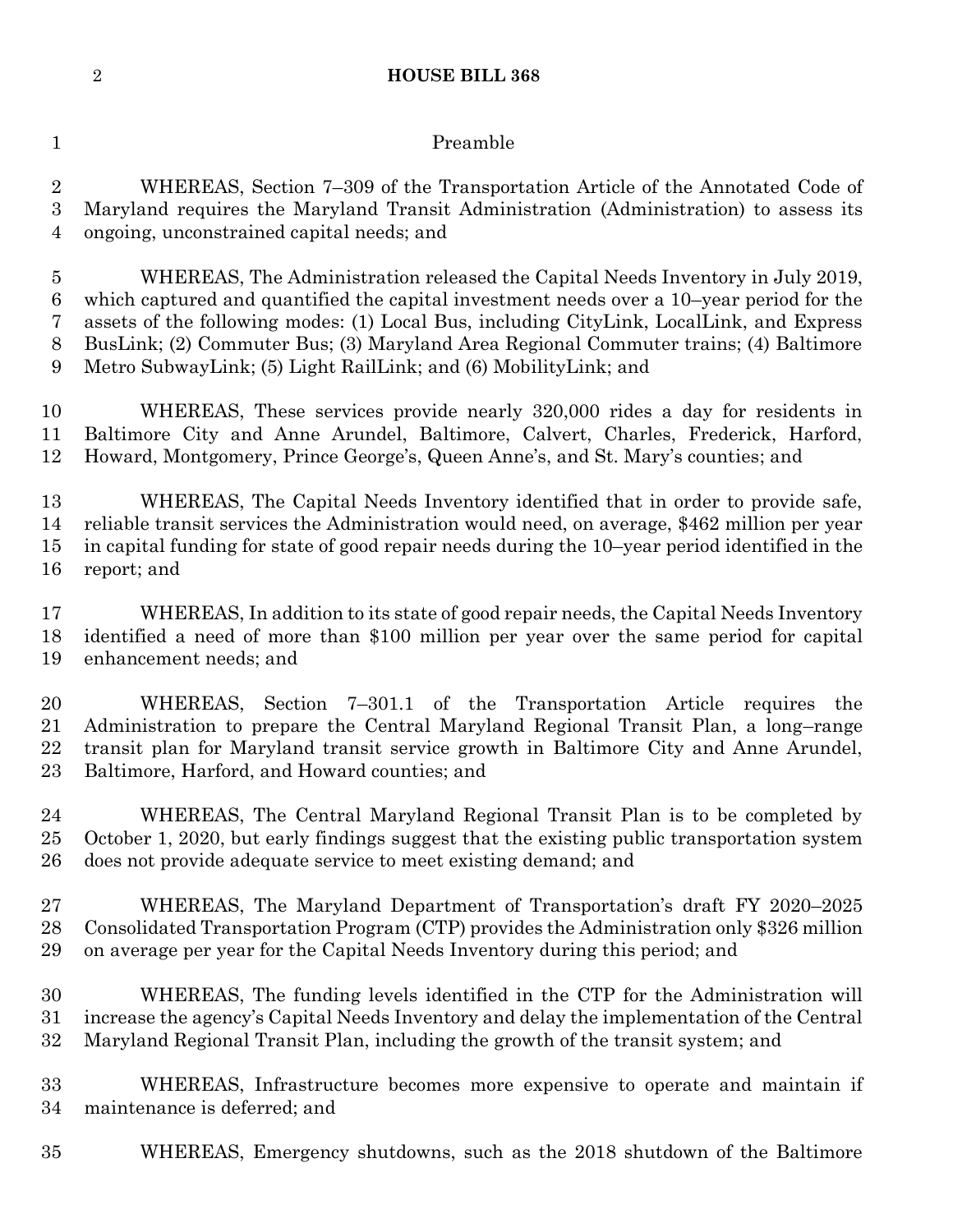#### **HOUSE BILL 368** 3

 subway system, and equipment failures impact the reliability of Administration services; and

 WHEREAS, Riders and the public at large expect the State to maintain its public transit infrastructure at a level of reasonable reliability and the utmost safety; now, therefore,

 SECTION 1. BE IT ENACTED BY THE GENERAL ASSEMBLY OF MARYLAND, That the Laws of Maryland read as follows:

### **Article – Transportation**

7–205.

 (a) For fiscal year 2020, the Governor shall include in the State budget an appropriation from the Transportation Trust Fund for the operation of the Administration that is equal to the appropriation for the operation of the Administration in the fiscal year 2019 State budget as introduced, increased by at least 4.4%.

 (b) For each of fiscal years 2021 and 2022, the Governor shall include in the State budget an appropriation from the Transportation Trust Fund for the operation of the Administration that is equal to the appropriation for the operation of the Administration in the State budget for the immediately preceding fiscal year, increased by at least 4.4%.

 **(C) FOR EACH OF FISCAL YEARS 2023 THROUGH 2027, THE GOVERNOR SHALL INCLUDE IN THE STATE BUDGET AN APPROPRIATION FROM THE TRANSPORTATION TRUST FUND FOR THE OPERATION OF THE ADMINISTRATION THAT MAY NOT BE LESS THAN THE FISCAL YEAR 2022 APPROPRIATION FOR THE OPERATION OF THE ADMINISTRATION.**

 **[**(c)**] (D)** (1) For each of fiscal years 2020 **[**through 2022**] AND 2021**, the Governor shall include in the State budget an appropriation for the capital needs of the Administration of at least \$29,100,000 from the revenues available for the State capital program in the Transportation Trust Fund.

 **(2) (I) FOR EACH OF FISCAL YEARS 2022 THROUGH 2027, THE GOVERNOR SHALL INCLUDE IN THE STATE BUDGET AN APPROPRIATION FOR THE CAPITAL NEEDS OF THE ADMINISTRATION OF AT LEAST \$500,000,000 FROM THE REVENUES AVAILABLE FOR THE STATE CAPITAL PROGRAM IN THE TRANSPORTATION TRUST FUND.**

 **(II) IN ADDITION TO THE APPROPRIATION REQUIRED UNDER SUBPARAGRAPH (I) OF THIS PARAGRAPH, FOR FISCAL YEAR 2022, THE GOVERNOR SHALL INCLUDE IN THE STATE BUDGET AN APPROPRIATION FOR THE CAPITAL NEEDS OF THE ADMINISTRATION OF \$29,100,000 FROM THE REVENUES AVAILABLE FOR THE STATE CAPITAL PROGRAM IN THE TRANSPORTATION TRUST FUND.**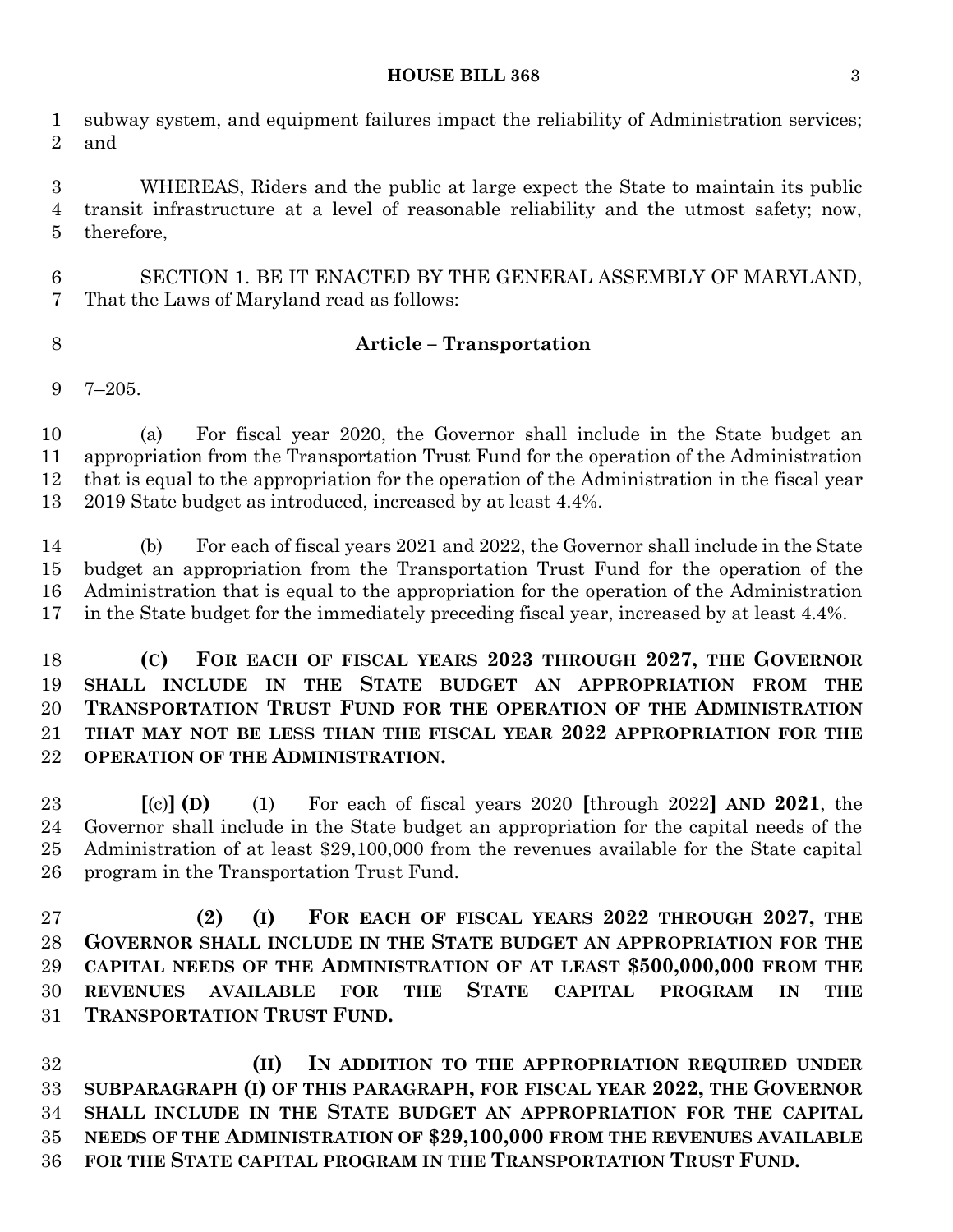**HOUSE BILL 368**

 **[**(2)**] (3) (I)** The appropriation required under paragraph (1) of this subsection may not supplant any other capital funding otherwise available for the Administration.

 **(II) THE APPROPRIATIONS REQUIRED UNDER PARAGRAPH (2) OF THIS SUBSECTION SHALL BE IN ADDITION TO ANY FUNDS APPROPRIATED FOR THE CAPITAL PLANNING, ENGINEERING, RIGHT–OF–WAY ACQUISITION, OR CONSTRUCTION OF THE PURPLE LINE IN MONTGOMERY COUNTY AND PRINCE GEORGE'S COUNTY.**

7–309.

 (a) The Administration shall, at least every 3 years, assess the ongoing, unconstrained capital needs of the Administration.

 (b) In undertaking the assessment required under subsection (a) of this section, the Administration shall:

- 
- (1) Compile and prioritize capital needs without regard to cost;

 (2) Identify the backlog of repairs and replacements needed to achieve a state of good repair for all Administration assets, including a separate analysis of these needs over the following 10 years; and

 (3) Identify the needs to be met in order to enhance service and achieve system performance goals.

 (c) On or before July 1, 2019, and on or before July 1 every 3 years thereafter, the Administration shall, in accordance with § 2–1257 of the State Government Article, submit the assessment required under subsection (a) of this section to the Senate Budget and Taxation Committee, the House Appropriations Committee, and the House Environment and Transportation Committee.

 **(D) ON OR BEFORE JANUARY 20, 2021, AND ON OR BEFORE JANUARY 20 EACH YEAR THEREAFTER, THE ADMINISTRATION SHALL, IN ACCORDANCE WITH § 2–1257 OF THE STATE GOVERNMENT ARTICLE, SUBMIT AN ACCOUNTING OF THE CAPITAL FUNDS PROGRAMMED, APPROPRIATED, AND EXPENDED ON EACH OF THE PROJECTS IDENTIFIED IN THE ASSESSMENT REQUIRED UNDER SUBSECTION (A) OF THIS SECTION FOR THE PRIOR FISCAL YEAR TO THE SENATE BUDGET AND TAXATION COMMITTEE, THE HOUSE APPROPRIATIONS COMMITTEE, AND THE HOUSE ENVIRONMENT AND TRANSPORTATION COMMITTEE.**

### **Chapter 351 of the Acts of 2018**

SECTION 9. AND BE IT FURTHER ENACTED, That, subject to Section 4 of this